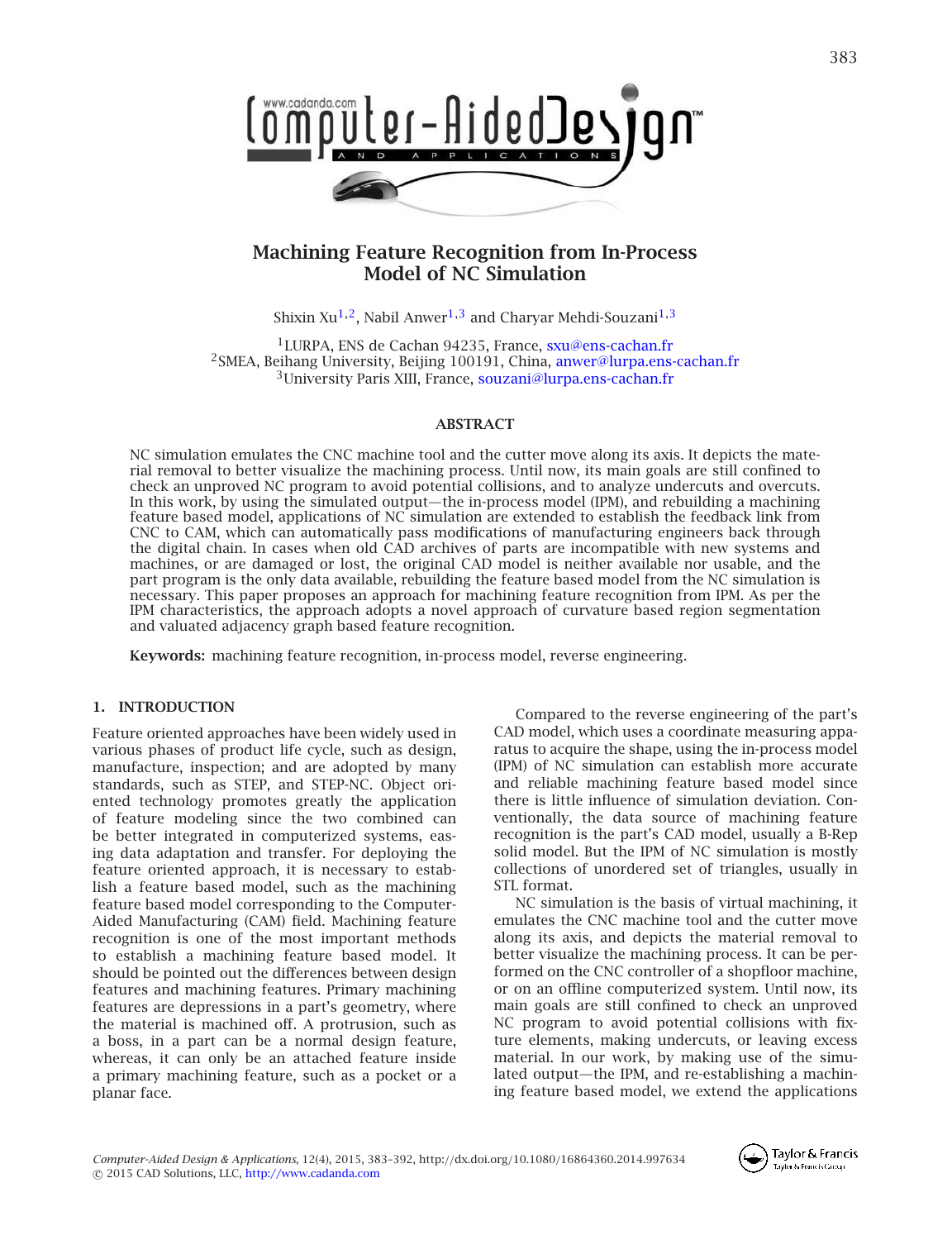of NC simulation to build the feedback link from CAM/CNC systems or shopfloor amendments back to CAM/CAPP/CAD systems. This feedback link is very useful because the part program is often changed by machining engineers according to the simulation results or the shopfloor situation. So the current unidirectional information flow from CAM to CNC can be changed into bidirectional one. The re-established feature model can serve for design improvements since we can compare this model with the original designed model, measure more reliable and accurate dimensions on this model, or use it for FEA, etc.

In addition, in some situations, the original CAD model is neither available nor usable, and the NC program is the only data available for producing a part. This could happen when old CAD archives are incompatible with new systems or machines, or they are damaged or lost, or when parts are designed and machined only at shopfloors without aid of CAX software, etc.  $[18]$ . Hence rebuilding the feature based CAD model from the IPM is necessary under these circumstances. It would save much resource than designing a feature based model from scratch.

Many research works have contributed to feature recognition (FR) [\[10](#page-9-1)]. Common FR methods consist in searching a solid's boundary for pattern of faces and edges that obey certain topological or geometrical relationships. These overlapping methods use graph matching, volume decomposition and attribute adjacency graph, to infer machining information. One common FR practice starts from importing a neutral data format (STEP, IGES, etc) file. The file is then translated into a part representation suitable for form FR. Bhandarkar [\[6\]](#page-8-0) presented an FR system based on STEP AP224. Among graph-based FR methods, the graph pattern analysis method was first formalized by Joshi [\[12](#page-9-2)]. The part B-Rep is translated into a graph where, e.g., its nodes represent faces and its arcs represent edges. Additional information such as edge-convexity is incorporated into the graph. The graph is decomposed into subgraphs, which are then analyzed to determine their feature types. A graph search algorithm was proposed by Corney [\[10\]](#page-9-1) for depression and protrusion recognition, where input is limited to "single-sided" machined parts which can be completely machined with one machining setup. The approach used by Anwer [\[2](#page-8-1)[,4](#page-8-2)] is graph-based and process planning oriented. The subgraph structure of extracted form features allows a classification based on graph theory. Moreover, machinability analysis is considered for a classification based on characteristics of machining tool paths. Seven generic form feature classes are then proposed (passage, Depression, K-Protrusion, K-Slot, Chain, Compound and Degenerate). Graph-based methods are quite successful in recognizing isolated and compound features, but they have revealed difficulties when dealing with complex interacting features, and have few guarantees to manufacturability for recognized features. Convex hull and cell-based decomposition, called volumetric decomposition approaches [\[10\]](#page-9-1), are two approaches based on decomposing the input model into a set of intermediate volumes and manipulating the volumes in order to produce features. The problem with these approaches is that they are inherently based on polyhedral representations. No robust method, justifiable from a manufacturing point of view, has been developed to manipulate the intermediate volumes created by these initial steps. Hint-based FR approaches were proposed [\[15](#page-9-3)] to handle intersecting features, but their major problem is the difficulty in generating desirable interpretations. A method to tackle this problem is to pursue an optimal interpretation by incorporating some manufacturing knowledge into FR processes.

Feature recognition from NC programs relies on three different strategies, reported in only a few literatures: (a) FR based on machining simulation from G-code; (b) FR based on Z-map; and (c) FR based on G-code and cutting tools information. For the first strategy, a polyhedral CAD model is built from NC simulation data. Many researches focused on reconstruction of surfaces or B-Rep solid model from triangular meshes or polygons, octree representation, etc. But only few went further to recognize features from the built models. The work done by Sunil [\[14](#page-9-4)] enables to build a surface model from an STL file for feature recognition of sheet metal parts. The Z-map based approach was proposed by Yan [\[16\]](#page-9-5). This approach is only used for 3-axis milling and drilling. The types of recognized features are mainly  $2^{1/2}$ D features. The other drawback is the considerable computing involved in the processing of Z-map updating for cut contour extraction. The approach based directly on G-code and cutting tools is realized according to machining operation types by analyzing G-code, in addition, types and geometry of the cutting tools [\[17\]](#page-9-6) are also considered. Using the available informations, the feature profile can be obtained, and then the machining feature can be recognized. This approach is so far confined to handle turning features or  $2\frac{1}{2}D$  features for prismatic parts.

In the work presented here, the first strategy is adopted. The data source is IPM of NC simulation and the geometric model is a solid model. The remainder of the paper is organized as follows: Section [2](#page-1-0) gives an overview of the developed method, followed by general strategies discussed in Sections [3](#page-2-0)[–5.](#page-5-0) Finally, we draw conclusions in Section [6](#page-8-3) and give some directions for further research.

## <span id="page-1-0"></span>**2. MACHINING FEATURE RECOGNITION FROM NC SIMULATION DATA**

The overall method is shown in Fig. [1.](#page-2-1)

The widely used NC simulation approach is the mesh-based virtual machining, whose output data of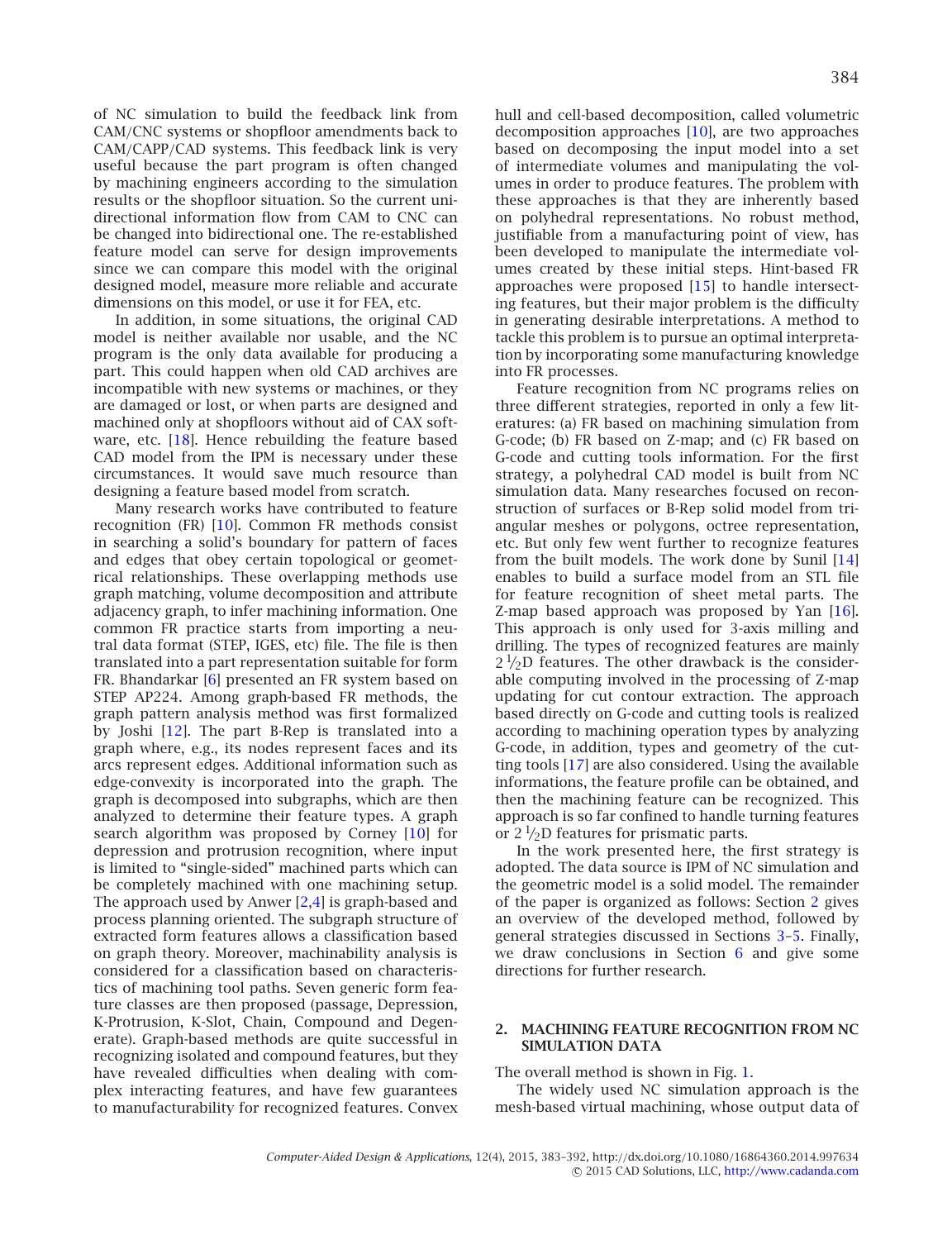

<span id="page-2-1"></span>Fig. 1: Diagram of machining feature recognition from IPM.



<span id="page-2-2"></span>Fig. 2: The IPM of NC simulation (from left): (a) IPM with the offcut, (b) Partial view of the STL mesh.

the IPM is a collection of triangles, without topological information. The IPM contains unwanted data of the offcut (Fig. [2\)](#page-2-2). The mesh data usually contains degenerated triangles (i.e. isolated vertices and edges) and incorrectly oriented triangles, or lacks of triangles data for building a solid. Therefore the first issue is to build a polyhedral solid model with a boundary representation from the IPM. The specific tasks include elimination of the offcut data, topology construction and model healing.

Because of the lack of adjacency relationships, the face based representation of polygonal mesh demonstrates its inconvenience and limitations for geometry computing. Instead, the boundary representation is given increasing considerations. A boundary representation of a polyhedral surface consists of a set of vertices, a set of edges, a set of facets and incidence relations on them. The half-Edge Data Structure (HDS), which is adopted in this work, provides an efficient way for boundary representation of an oriented manifold polygon surface and also provides a convenient way to query vertices, edges, and facets.

The second issue is to perform coarse region segmentation. A region is a set of connected triangles having certain geometrical attributes (curvature, surface normal, surface type). First, simple statistical computation on triangles, such as triangle area, edge length, dihedral angle between two triangles are computed. These data can be used to set some thresholds and seed triangle selection for subsequent searching.

Second, coarse segmentation is done by identifying the boundary sharp edges in the built model. The third issue is curvature based region segmentation, during which triangles are combined then segmented into meaningful regions using a discrete shape recognition and segmentation method. The method can be decomposed into three main phases [\[21](#page-9-7)]: discrete shape recognition, vertex clustering and connected region generation. The fourth issue is to build a surface B-Rep model from the reconstruction of the previous identified regions. Finally, machining feature recognition is based on face adjacency analysis.

## <span id="page-2-0"></span>**3. MESH BASED MACHINING SIMULATION**

Mesh based machining simulation refers to that the IPMs of NC simulation systems use triangle meshes for processing and dynamic display, and therefore the IPMs can be output as collection of triangles or polygons. Since this work concerns only geometrical aspects of machining simulation, we only consider the geometric NC simulation, which is used to check whether the cutting tools interfere with fixtures, workpieces and machine tools, gouge the part, or leave excess stock behind. Main methods among geometric simulations are B-Rep based, object space based (further divided into Z-map/vector/octreebased), and image space-based [\[19\]](#page-9-8). One popular type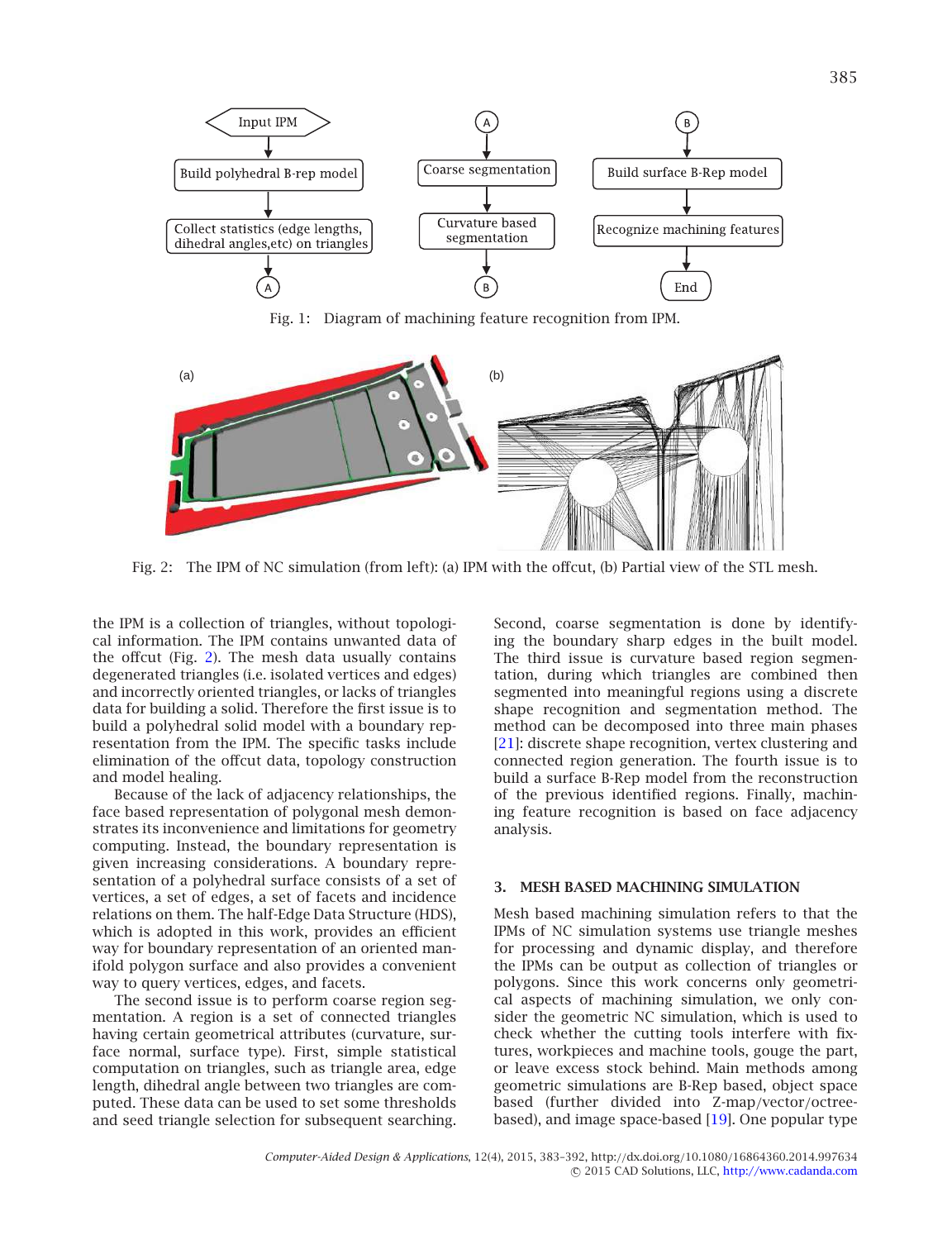of B-Rep based simulation is triangular polyhedral B-Rep (e.g. CATIA, UG, Pro/E adopt this approach). The objects' boundaries of the simulation environment are represented by a collection of triangles. In an object space-based simulation, parts are represented by a collection of discrete points (with vectors) or surfaces with vectors or certain volume elements. The IPMs of object space-based simulation can be obtained easily as collection of triangles or polygons directly or indirectly. Image space-based simulation is the fastest among all simulation methods (e.g. CGTech's VeriCut uses such an approach.). In this approach, the workpiece and the cutter are discretized along z-axis into small rectangular bars, each of which corresponds to a pixel in the display screen. A rectangular bar and its data structure together are called a dexel (depth element). The upper surface of the dexel is divided into two triangles along the diagonal line of the rectangle, and all these triangles form a mesh representing the machining surface of the workpiece. During the NC simulation, the heights of the vertices of a dexel are updated along the tool path, and the rendering of the machined surface is refreshed. In the course of simulation, the IPMs can be output as triangle meshes, usually in STL format or in VRML format. Nowadays most of commercial NC simulators provide such an interface.

The initial STL file has one or more components, of which one is the part, and the others are offcuts. We process the STL data to build a B-Rep triangular model. At the beginning of the processing, users are required to select the offcuts interactively to delete the corresponding offcut data from the STL file. Then, in our test, the CASCADE [\[7\]](#page-8-4) toolkits, an open source geometry development platform, are used to build the B-Rep triangular model from the STL file. Each triangle in the STL file is transformed into a triangular face. When completed, a manifold B-Rep triangular solid model is generated. This model has the following characteristics: In ruled surface (cylinders/cones, etc) regions and in planar regions at its curved boundaries, the model has many long and thin triangles resulting from the discretization; vertices of triangles in planar and ruled regions are mostly on the part's boundary edges; triangles in flat regions are sparse and relatively large, while dense and uniform in highly curved regions; triangles between two curved edges, typically of ruled regions, are usually connected in a sawtooth fashion (Fig. [2b](#page-2-2)).

## **4. SEGMENTATION**

#### **4.1. Coarse Segmentation**

Discrete curvature calculation is based on vertex vicinity. In triangle sparse areas, most of vertices on boundary edges, belong to two or more regions. Curvature calculation would converge with large deviation, resulting mis-segmentation. Zhao [\[20\]](#page-9-9) suggests increasing triangle density by adding vertices to avoid this problem. We use coarse segmentation by detecting the part's sharp edges. After the B-Rep triangular model construction (Fig. [3a](#page-3-0)), we compute the dihedral angle between two adjacent triangles. All the sharp boundary edges can be found by a threshold on dihedral angle (Fig. [3b](#page-3-0), the red edges). Using a propagating approach, preliminary regions demarcated by sharp edges can be obtained. Follow-up curvature calculation will be confined to use vertices only within such a region. As thus curvature calculation is improved and is more reliable since the neighborhood of each vertex is not disturbed by vertices in other regions. This approach is easier and involves less data compared to the mesh densifying suggestion. It should be pointed out that in a preliminary region, there are smooth boundary edges, which will be separated from internal edges in further region segmentation.

#### **4.2. Curvature Based Region Segmentation**

On a surface the local shape around its point P is characterized by maximum and minimum principal curvatures ( $\kappa_{\text{max}}$  and  $\kappa_{\text{min}}$ ) and by the two

<span id="page-3-0"></span>

Fig. 3: Coarse segmentation (from left): (a) Example part, (b) Identified preliminary regions in red.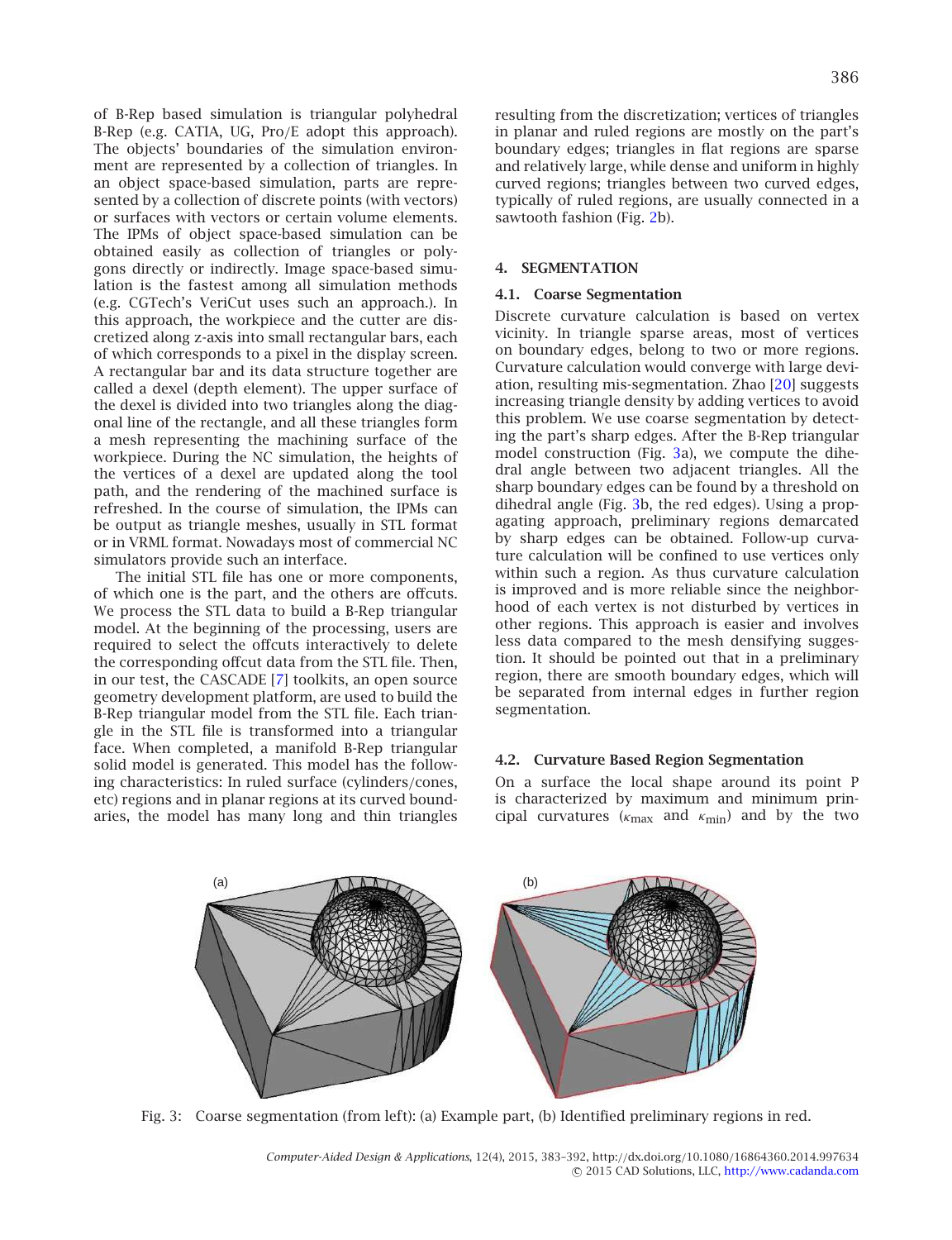principal directions ( $d_{\text{max}}$  and  $d_{\text{min}}$ ) corresponding to the tangent vectors for which the principal curvatures are obtained. The method used here adopts Cohen-Steiner's [\[8](#page-8-5)] and Zhao's [\[20\]](#page-9-9) to compute the curvatures of a discrete shape. Shape index and curvedness [\[9](#page-9-10)[,13\]](#page-9-11) are two indicators derived from the principal curvatures. Shape index, ranged [−1, 1], is a quantitative measure of local surface type, and is defined as:

$$
S = -\frac{2}{\pi} \arctan\left(\frac{\kappa_{\text{max}} + \kappa_{\text{min}}}{\kappa_{\text{max}} - \kappa_{\text{min}}}\right) \tag{1}
$$



<span id="page-4-0"></span>Fig. 4: Surface types, shape index scales and color scales.

Curvedness is a positive value that specifies the amount or intensity of the surface curvature.

$$
C = \sqrt{\frac{\kappa_{\text{max}}^2 + \kappa_{\text{min}}^2}{2}} \tag{2}
$$

Koenderink [\[13](#page-9-11)] defined 9 basic surface types in a continuous way using shape index. Here we add the planar shape a shape index equal to  $2 \lfloor 1 \rfloor$ .

10 surface types (spherical cup, trough, rut, saddle rut, saddle, spherical cap, dome, ridge, saddle ridge, and plane) are defined based on shape index and curvedness (Fig. [4\)](#page-4-0). Every vertex, except vertices of sharp edges, of the shape is assigned a surface type label during local surface type recognition. We use the curvedness value to detect smooth edges within a preliminary region. Vertices on smooth edges and transition regions have higher curvedness value, as thus a threshold can be given to detect them. This method is easy to be realized and does not rely on triangles' shape [\[14](#page-9-4)].

Then connected regions are generated from these clustered vertices. Two operations are performed: connected region growing to generate initial segmentation result, and region refining, which aims to reduce over-segmented regions and to improve the segmentation result. When a vertex yet unassigned with a region label is met, the vertex is marked with a region label by its neighbor condition. With this associated region label, the vertex is added to an existing region or creates a new region. We adopt the approaches reported in  $[1,20,21]$  $[1,20,21]$  $[1,20,21]$  for the operations. Fig. [5](#page-4-1) shows the flowchart of segmentation



<span id="page-4-1"></span>Fig. 5: Procedures of segmentation.

*Computer-Aided Design & Applications*, 12(4), 2015, 383–392, http://dx.doi.org/10.1080/16864360.2014.997634 © 2015 CAD Solutions, LLC, <http://www.cadanda.com>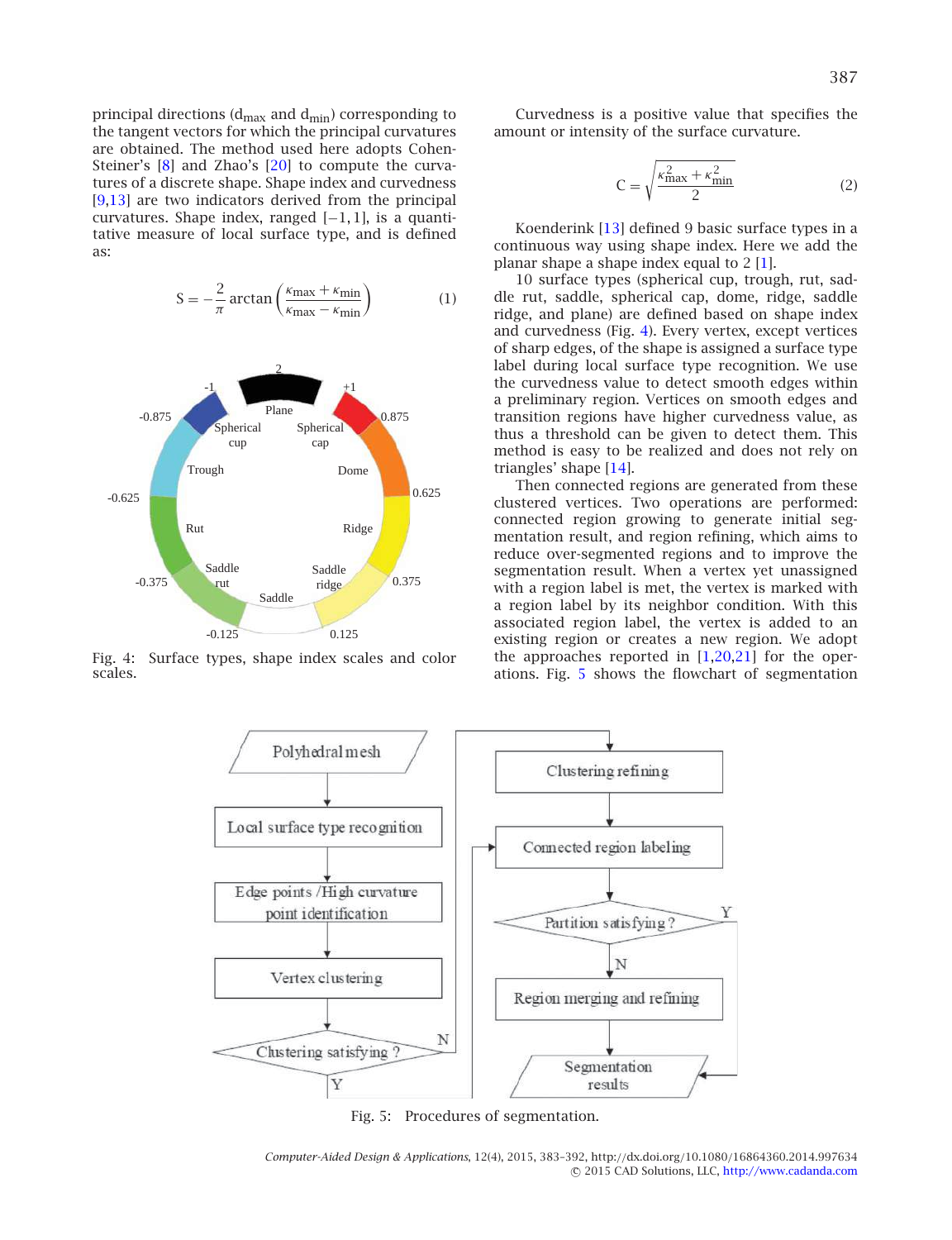

<span id="page-5-1"></span>Fig. 6: Segmentation examples: (a) Discrete shapes, (b) Surface type recognition, (c) Segmentation.

procedures. Fig. [6](#page-5-1) shows segmentation examples of two discrete shapes.

## <span id="page-5-0"></span>**5. MACHINING FEATURE RECOGNITION**

#### **5.1. Surface B-Rep Model**

Two methods can be used to obtain the boundary representation [\[1](#page-8-6)]. The first method enables construction of a surface for each mesh. It is simple while practical especially when the number of the triangles is small. The second method utilizes the additional information of the meshes. The additional information help to know which meshes belong to the same surface and what is the type of the surface to be constructed.

Some vertex regions satisfying certain geometric criteria can be merged in order to reduce the number of local regions. For instance, if two adjacent regions are of the same type and the common boundary is smooth, then they can be merged into one region. Then, surface association is used to fit a parametric or implicit surface to each region.

Edge loops that form the surface are identified and built. This can be done using the topology of the already built polyhedral B-Rep model. The process starts with finding a boundary edge whose vertices are on the surface. Following the first edge direction, find the next edge that links the first edge and is on the surface. We repeat the similar search until all edges that can form a loop are found. CASCADE [\[7](#page-8-4)] is used to build the curve from these edges, and all loops of the surface can be built in this way. Thus a continuous surface of the part is built. When all regions are exhaustively searched, the part's surface B-Rep model is built. At present the surface types of the surface B-Rep model can be planar faces, spheres, cones/cylinders and tori.

For planar regions the techniques of plane fitting are used. In a spherical cup/cap region (For true spheres,  $|s| = 1$ ), the sphere's center  $(x_c, y_c, z_c)$ and radius r are approximated using equation [\(3\)](#page-5-2). A regression with a least squares method is also carried out in this case.

<span id="page-5-2"></span>
$$
x^{2} + y^{2} + z^{2} + xA_{1} + yA_{2} + zA_{3} + A_{0} = 0
$$
 (3)

where:  $A_0 = x_c^2 + y_c^2 + z_c^2 - r^2$ ,  $A_1 = -2x_c$ ,  $A_2 = -2y_c$ ,  $A_3 = -2z_c$ 

The rut/ridge regions can be fit with a cylinder/ cone (For true cylinder/cones,  $|s| = 0.5$ ). For each region of this type, a cylinder/cone is approximated by using a Gaussian image. A cylinder/cone's Gaussian image is a circle. The normal of the plane which fits this Gaussian image corresponds to the direction of the axis. It allows us to obtain the axis and also the angle for the cone. To determine the cylinder radius, the region points are projected onto the approximated plane and form a circle which corresponds to a cylinder circle, i.e. with the same radius and the center equivalent to an axis point.

Other vertex regions might be a portion of a torus. Take an outside torus for example, it has saddle regions, saddle ridge regions, dome regions, etc. But on ordinary CAD parts, usually a portion of a torus surface is used for blending cylinders and planes. So a vertex region should correspond to a portion of a torus, not a whole torus. All vertices have a common principal curvature corresponding to minor radius. The second principal can be used to calculate major radius and the torus center [\[5](#page-8-7)].

The remaining regions, which are hard to be represented by regular quadric surfaces, could be fitted using general parametric surfaces such as NURBS [\[5](#page-8-7)].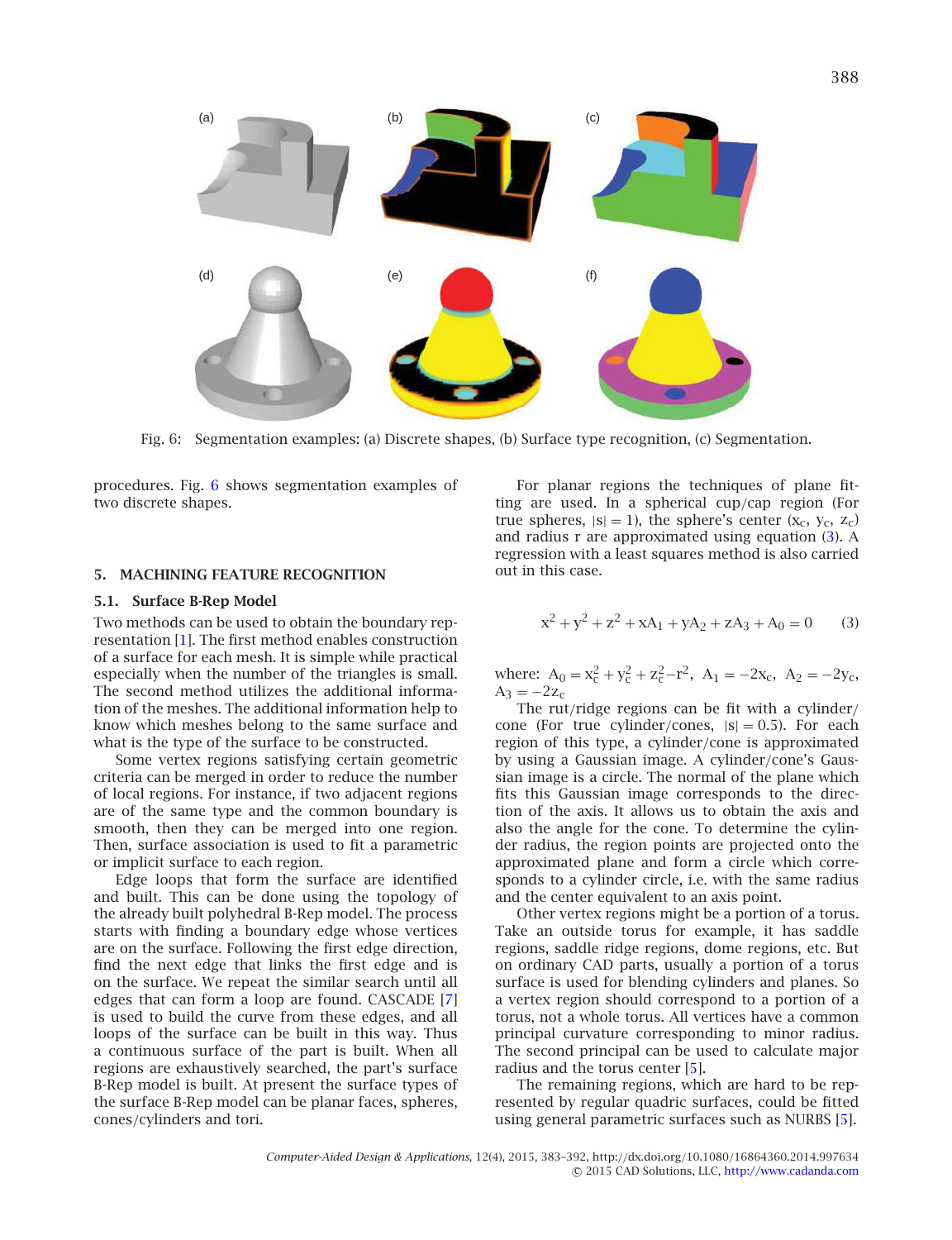#### **5.2. Adjacency Graph Based Feature Recognition**

Feature recognition is performed on the surface B-Rep model obtained above. Here we adopt the valuedadjacency graph approach [\[2](#page-8-1)[–4\]](#page-8-2). In this approach, the B-Rep model is converted into a planar graph where, e.g., its nodes represent faces and its arcs represent edges. Additional information, such as edge-xity (a measure of concavity/convexity), is incorporated into the graph. The xity m is defined as follows:

$$
\mathbf{m} = (\vec{n_1} \times \vec{n_2}) \cdot \vec{a_1} \tag{4}
$$

where:  $a_1$  is the orientation of the common edge e of face  $F_1$ .  $n_1$  and  $n_2$  are the normals at point P of e for  $F_1$  and  $F_2$ , respectively (see Fig. [7\)](#page-6-0).

In this work, a feature is a set of faces of the boundary representation of a workpiece. These faces



Fig. 7: Definition of the edge-xity.

have topological links of concavity that form cavities or protrusions and are related to a machining volume. For each form feature, it is possible to define a set of convex edges that are the limits of the feature: boundary edges. Note that the definition of a feature is only based on its topology.

In order to reduce the complexity of the graph, some general rules are applied. For example, a face whose incident edges are all convex does not form part of a feature, and it can be deleted from the graph. Anwer [\[2\]](#page-8-1) pointed out that the convexity value of a curved edge is variable, and this property can be applied to recognize complex features.

Seven generic classes for form feature classification have been proposed [\[2](#page-8-1)[–4\]](#page-8-2). General and specific rules to define the classes are based on properties of planar graphs [\[2\]](#page-8-1).

Many research works have concerned feature classification for process planning  $[4,10]$  $[4,10]$ . The approach used in this work is manufacturing oriented. The subgraph structure of extracted features allows a classification based on graph theory. A machinability analysis is considered for a first classification based upon characteristics of machining tool paths (machining operation, accessibility, cutting tool geometry, etc.) and five generic classes have been proposed  $(Fig. 8):$  $(Fig. 8):$  $(Fig. 8):$ 

- a) Passage: It consists of wall faces connected to each other by concave or convex edges and two or more entrance faces.
- b) Depression: It consists of a bottom face connected to all the wall faces by concave edges. The wall faces are connected to each other with either convex or concave edges.

<span id="page-6-0"></span>

<span id="page-6-1"></span>Fig. 8: Form feature generic classes: (a) Passage, (b) Depression, (c) K-Protrusion, (d) K-Slot, (e) Compound.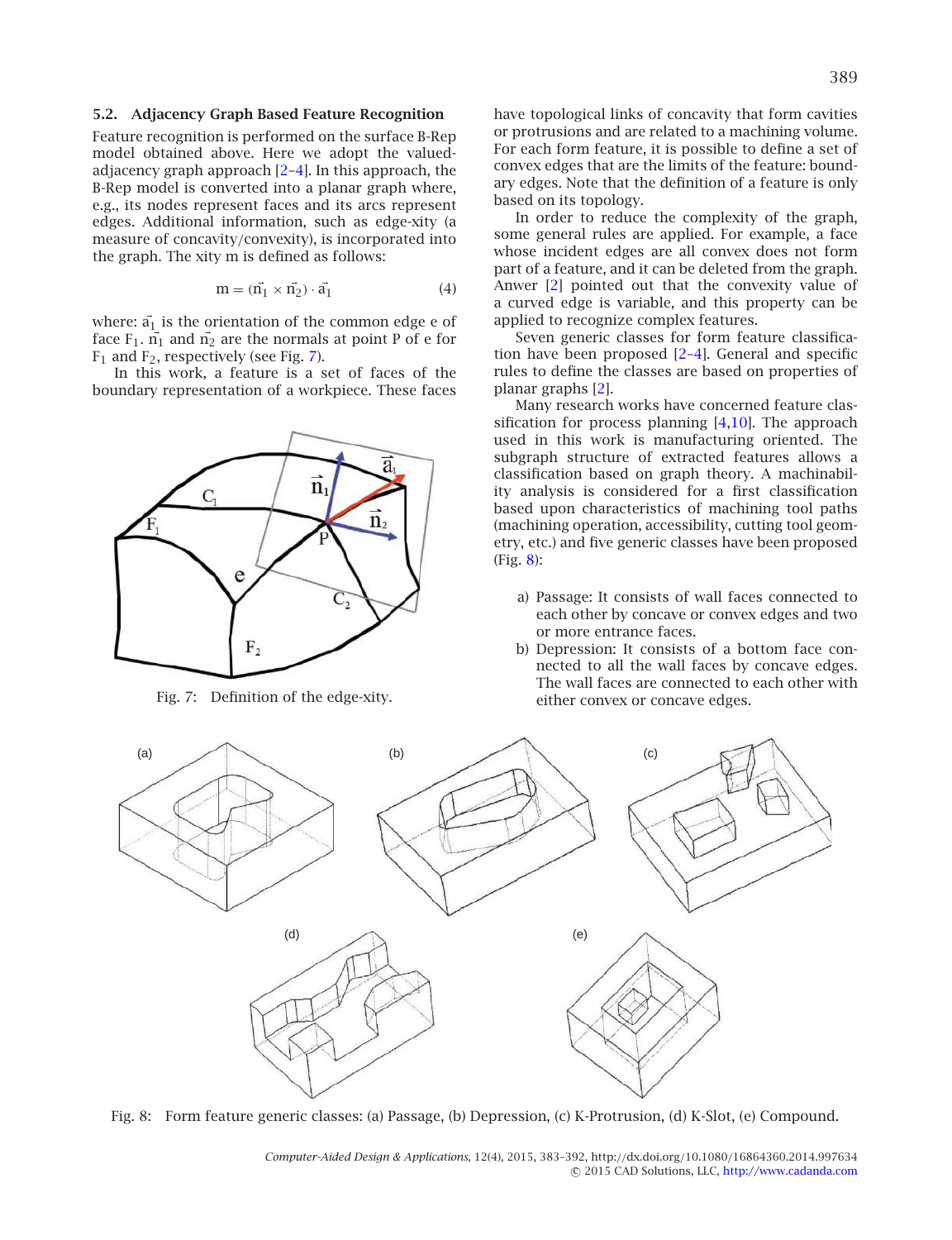- c) K-Protrusion: It consists of a base face connected to all the wall faces by concave edges. The wall faces are linked to each other with either convex or concave edges that form inner protruding volumes.
- d) K-Slot: It consists of one or more base face(s) which is/are connected to all the wall faces by concave edges. The wall faces are linked to each other with either convex or concave edges that form sides around the base face(s).
- e) Compound: It gathers features that do not belong to any of the above classes and can be broken down into them.

K-Protrusion class definition depicts formal rules (Fig. [9c](#page-7-0)) that have been developed with strong emphasis in graph theory. The classification rule consists of the identification of a base face which is connected to all the wall faces by concave edges. The wall faces are linked to each other with either convex or concave edges that form inner protruding volumes (Fig. [9a](#page-7-0)). The rule can be easily described using cyclomatic and co-cyclomatic numbers of extracted planar graphs [\[2](#page-8-1)].

Using this approach machining features can be recognized. Their types and data structures adopt STEP-NC's definitions (also referred as STEP-NC features), so that the recognized feature data can be



Fig. 9: Adjacency graph (from left): (a) A part, (b) The adjacency graph, (c) K-Protrusion classification rule.

<span id="page-7-0"></span>

<span id="page-7-1"></span>Fig. 10: STEP-NC features (adapted from [\[11\]](#page-9-12)).

*Computer-Aided Design & Applications*, 12(4), 2015, 383–392, http://dx.doi.org/10.1080/16864360.2014.997634 © 2015 CAD Solutions, LLC, <http://www.cadanda.com>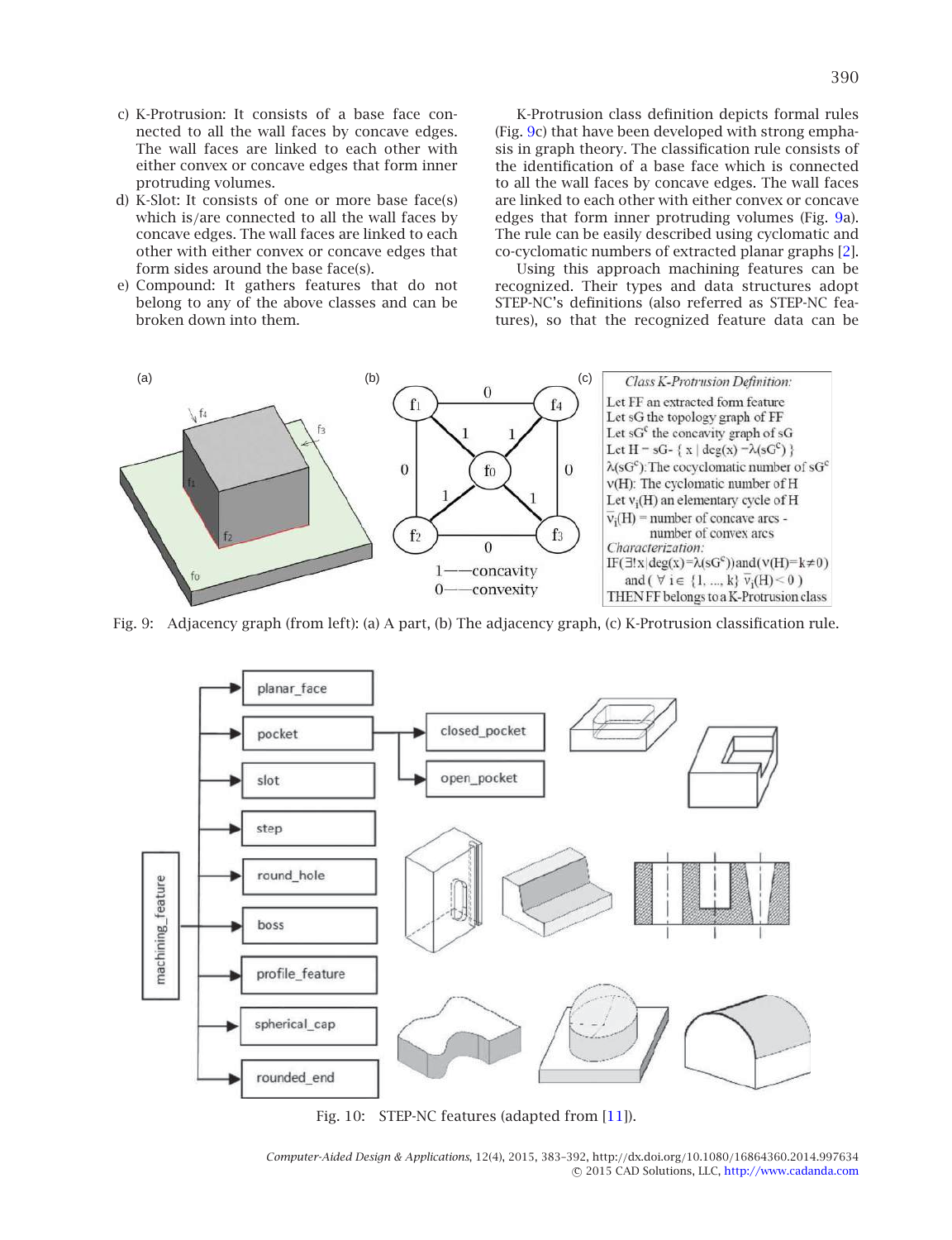

Fig. 11: Test parts.

stored in conformance to STEP-NC [\[11](#page-9-12)]. So far the types of machining features that can be recognized are closed pockets, open pockets, slots, steps, holes (Fig. [10\)](#page-7-1).

A machining feature is then regarded as a set of connected faces satisfying certain geometrical and topological conditions. For each feature type, its feature template is defined. A graph-based and rule based manufacturability analysis approach is used for validating the results. For example, as for the manufacturability of a step, multiple interpretations due to more than one valid machining direction are available in the extracted feature data.

Figure [11](#page-8-8) shows some feature recognition results for two test parts.

# <span id="page-8-3"></span>**6. CONCLUSION**

In this research an approach has been proposed for machining feature recognition from the In-Process Model of NC simulation. This approach involves the following procedures: (a) B-Rep polyhedral model construction from the In-Process Model, an STL file; (b) Curvature based region segmentation; (c) Surface B-Rep model construction; (d) Adjacency graph based machining feature recognition. This approach is designed according to the characteristics of the In-Process Model. The preliminary work shows that the roadmap that is "curvature-based segmentation, classification, then machining feature recognition" for this type of meshes is viable and worth trying. An improvement of the approach could be to fit general parametric surfaces such as NURBS in the dense triangle region of the In-Process Model, meanwhile performing the freeform volumetric feature recognition based on the discrete curvatures of those vertices in this type of regions. Future works include recognition of freeform volumetric features; developing specific approaches of region segmentation for other quadric surfaces and improving the robustness of region segmentation algorithms and extending rules to recognize more complex features and testing the approach on more complex parts (five axis and mill-turn). The potential applications of this work are also to bridge

<span id="page-8-8"></span>the gap between solid model feature recognition techniques and surface reconstruction approaches for the purpose of reverse engineering.

# **ACKNOWLEDGEMENTS**

This work is a part of the ANGEL FUI project recently funded by the French Inter-ministerial Fund and endorsed by top French competiveness clusters (SYS-TEMATIC PARIS REGION, VIAMECA and ASTECH).

# **REFERENCES**

- <span id="page-8-6"></span>[1] Anwer, N.; Yang, Y.; Zhao, H.; Coma, O.; Paul, J.: Reverse engineering for NC machining simulation, In IDMME'2010-Visual Concept 2010, Bordeaux, France, 2010.
- <span id="page-8-1"></span>[2] Anwer, N.: Méthodologie d'analyse de raisonnement pour la génération automatique des gammes d'usinage en fraisage, PhD thesis, ENS de Cachan, France, 2000.
- [3] Anwer, N.; Chep, A.; Anselmetti, B.: Feature modeling and machinability analysis for CAD/CAPP Integration, IEEE Int. Conf. on Intelligent Engineering Systems, INES98, Vienna, Austria, 1998.
- <span id="page-8-2"></span>[4] Anwer, N.; Chep, A.: HERA: A knowledge modeling scheme for CAPP, Second International workshop on intelligent manufacturing systems, IMS'99, Leuven, Belgium, 1999.
- <span id="page-8-7"></span>[5] Bénière, R.; Subsol, G.; Gesquière, G.; Breton, F.; Puech, W.: A comprehensive process of reverse engineering from 3D meshes to CAD models, Computer-Aided Design, 45, 2013, 1382–1393. <http://dx.doi.org/10.1016/j.cad.2013.06.004>
- <span id="page-8-0"></span>[6] Bhandarkar, M.P.; Nagi, R.: STEP-based feature extraction from STEP geometry for agile manufacturing, Computers in Industry, 41, 2000, 3– 24. [http://dx.doi.org/10.1016/S0166-3615\(99\)](http://dx.doi.org/10.1016/S0166-3615(99)00040-8) [00040-8](http://dx.doi.org/10.1016/S0166-3615(99)00040-8)
- <span id="page-8-4"></span>[7] CASCADE, [http://www.opencascade.org,](http://www.opencascade.org) Open CASCADE Technology.
- <span id="page-8-5"></span>[8] Cohen-Steiner, D.; Morvan, J.-M.: Restricted Delaunay triangulation and normal cycle, In 19th Annual ACM Symposium on Computational Geometry'03, 2003, 312–321.